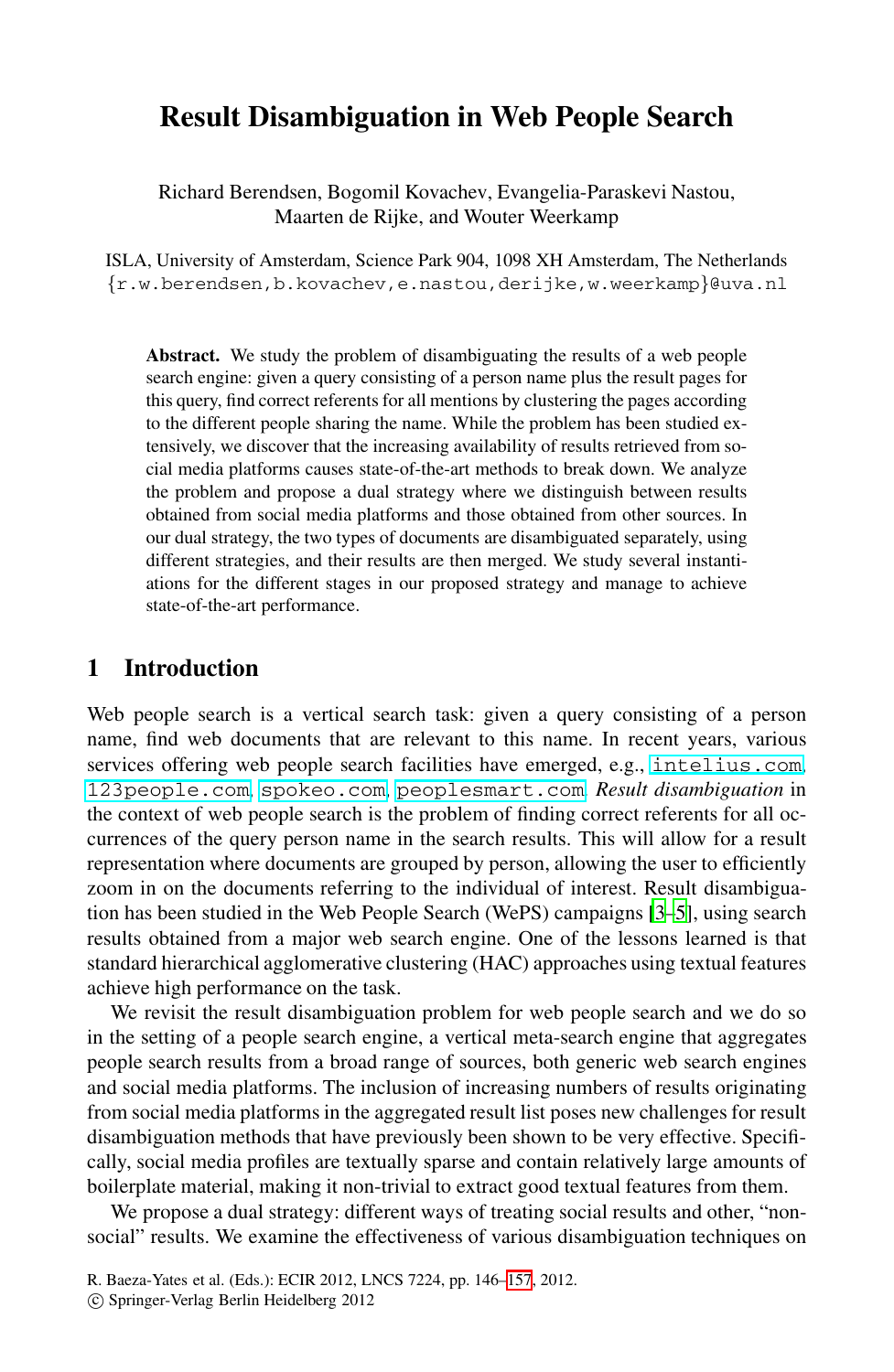social results and we contrast our findings with known results for non-social results. The two types of document require different strategies for effective result disambiguation. We then propose and exa[min](#page-2-0)e techniques for combining the outcomes of result disambiguation on social results with those on [non](#page-5-0)-social results.

[Our](#page-9-0) main contributions are: (i) signaling the problem that people search results contain i[nc](#page-10-2)reasing numbers of social media profiles plus its negative impact on existing disambiguation strategies for "traditional" web search results; (ii) a new strategy of treating social and non-social results separately and combining the resulting clusterings; (iii) a detailed error analysis. We also make available the data set (queries, ground truth, search results) used in this paper.

In Section 2 we discuss related work, in Section 3 we detail our methods, and in Section 4 our experimental setup. We show the results in Section 5 and perform an error analysis in Section 6. Finally we offer some conclus[ions](#page-11-1) and point out directions for future work in Sectio[n](#page-11-2) [7.](#page-11-2)

## **2 Related Work**

Disambiguating search results can be considered as clustering the result documents. This clustering is usually aimed at organizing and categorizi[ng](#page-10-0) [re](#page-11-3)sults to facilitate, for example, search refinement or exploratory search. Various approaches to (web) search result clustering have been proposed. Examples include key phrase extraction [22], latent semantic indexing on result documents [[14](#page-11-4)], and clustering based on document snippets [10, 11, 23]. A lot of work in the area focuses on selecting clusters to present to users  $(e.g., [9])$  or assigning labels to the clusters  $(e.g., [13])$ ; see [7] for an overview o[n we](#page-11-5)b search results clustering.

As a special case of search result clustering, result disambiguation for person name queries deals with clust[erin](#page-11-6)g search results per person. The WePS campaigns [3–6] provide an evaluation framework for this particular task. Most of the best performing approaches use hierarchical agglomerative clustering (HAC). Differences between participants mainly exist in the features that [are b](#page-11-6)eing used. Chen et al. [8] use tokens from sentences in which the query na[me](#page-11-7) occurs, tokens from the entire web result page, and bigrams as features in their clustering approach; each feature is weighed using tf.idf. Monz and Weerkamp [15] compare a large range of features for HAC, including windows around the query [nam](#page-11-8)[e,](#page-11-9) different tf.idf weighting schemes, and various schemes for computing cluster similarity. Ikeda et al. [12] use a two-stage clustering algorithm, in which HAC (based on named entities, compound keywords, and links) is followed by keyword extraction from the resulting clusters to add documents to these clusters. Yoshida et al. [21] build on the system created by Ikeda et al. [12], but replace the second stage with a bootstrapping algorithm, Espresso [17]; this bootstrapping algorithm uses single words as patterns and documents as instances. When the number of clusters is known beforehand, the person name disambiguation task can be formulated as a classification problem. For recent work, see [16, 18].

The work in this paper differs from previous work in that it focuses on a people search engine setting, in which social media profiles play an important role. We show that the task of disambiguation is harder when these profiles are common.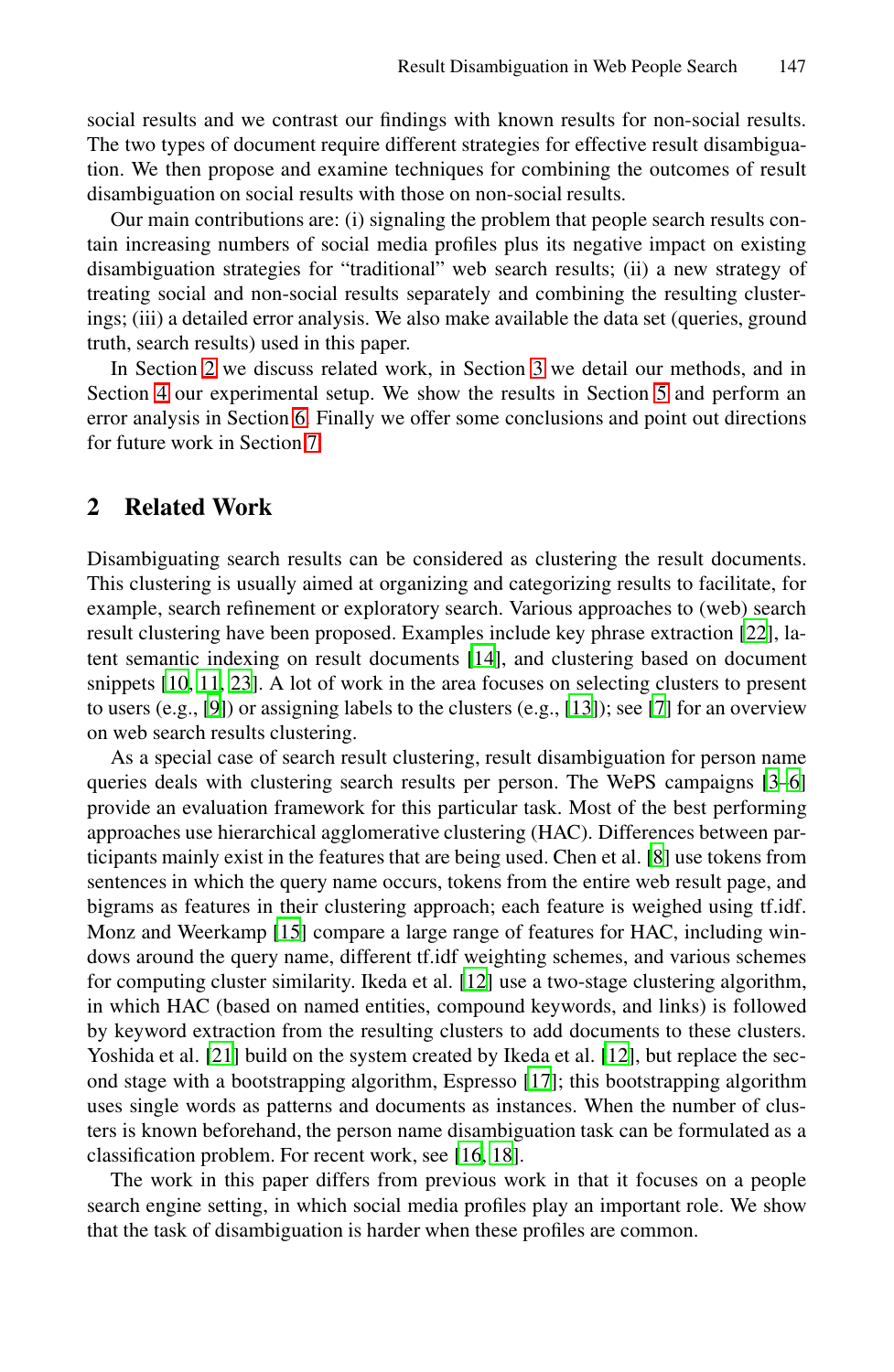# <span id="page-2-1"></span><span id="page-2-0"></span>**3 Dua[l S](#page-2-1)trategies for Result Disambiguation**

In this section we describe our methods for disambiguating search engine results in the setting of web people search. We start with a high level overview and then zoom in on individual steps that make up our method.

As explained in the introduction, we work in the setting of a meta-search engine, one that aggregates search results from generic web search engines and from a range of social media platforms. Details about the social media platforms considered are given in Section 4 below. Algorithm 1 specifies our dual strategy, with separate disambiguation steps for social and non-social documents, followed by a merge step in which we combine the results of the two clustering steps.

# **Splitting** D **into Social and**

**Non-social Documents.** Let D be the set of result documents retrieved for a given person name query. If the URL of a result document d contains the top level domain of one of the social media platforms we consider, we add  $d$  to the set of *social* results  $D_s$ , and otherwise we add it to the *nonsocial* results  $D_{ns}$ . We dub this method "By URL."

### **Algorithm 1.** Dual strategy for result disambiguation 1: **Input**: query q, search engine results D 2: **Uses**: clustering methods  $M_{ns}$  and  $M_s$ 3: Split document set  $D$  into two sets, social documents  $D_s$ and non-social documents  $D_{ns}$ 4: **for** non-social documents Dns **do** 5: disambiguate  $D_{ns}$  by creating clusters using method  $M_{ns}$ 6: **return** clustering  $C_{ns}$ 7: **for** social documents  $D_s$  **do** 8: disambiguate  $D_s$  by creating clusters using method  $M_s$ 9: **return** clustering  $C_s$

10: Merge cluster results  $\mathcal{C}_{ns}$  and  $\mathcal{C}_s$  into  $\mathcal{C}_{final}$ 

11: **return** merged clustering C*final*

**Clustering Methods Con-**

**sidered for**  $M_{ns}$  and  $M_{ss}$ . We now discuss the clustering methods that we consider. Due to the fact that the algorithm has to run online, at query time, we have a strong preference for relatively light-weight methods.

- One-in-one: This simple baseline method creates a singleton cluster for each document.
- All-in-one: This simple [bas](#page-3-0)eline method creates one cluster which contains all documents.
- HAC: Hierarchical agglomerative clustering (HAC) approaches have been successful in WePS-2 [15]. Our implementation uses both single link and centroid clustering, a minimal similarity threshold as a stopping criterion, and cosine similarity between document vectors with tf.idf term weights. Inverse document frequencies (idf) are calculated with respect to search results over all queries and term frequencies are normalized. We use Porter stemming. Section 4 has details on the parameter settings.

**Additional Clustering Methods Considered for**  $M_s$ **. We apply four methods that are** specifically targeted at results obtained from social media platforms: (i) Cross links, (ii) Coclicks, (iii) Clicked in the same burst, and (iv) Picasa. In the first three methods, we perform single link HAC with a binary similarity matrix: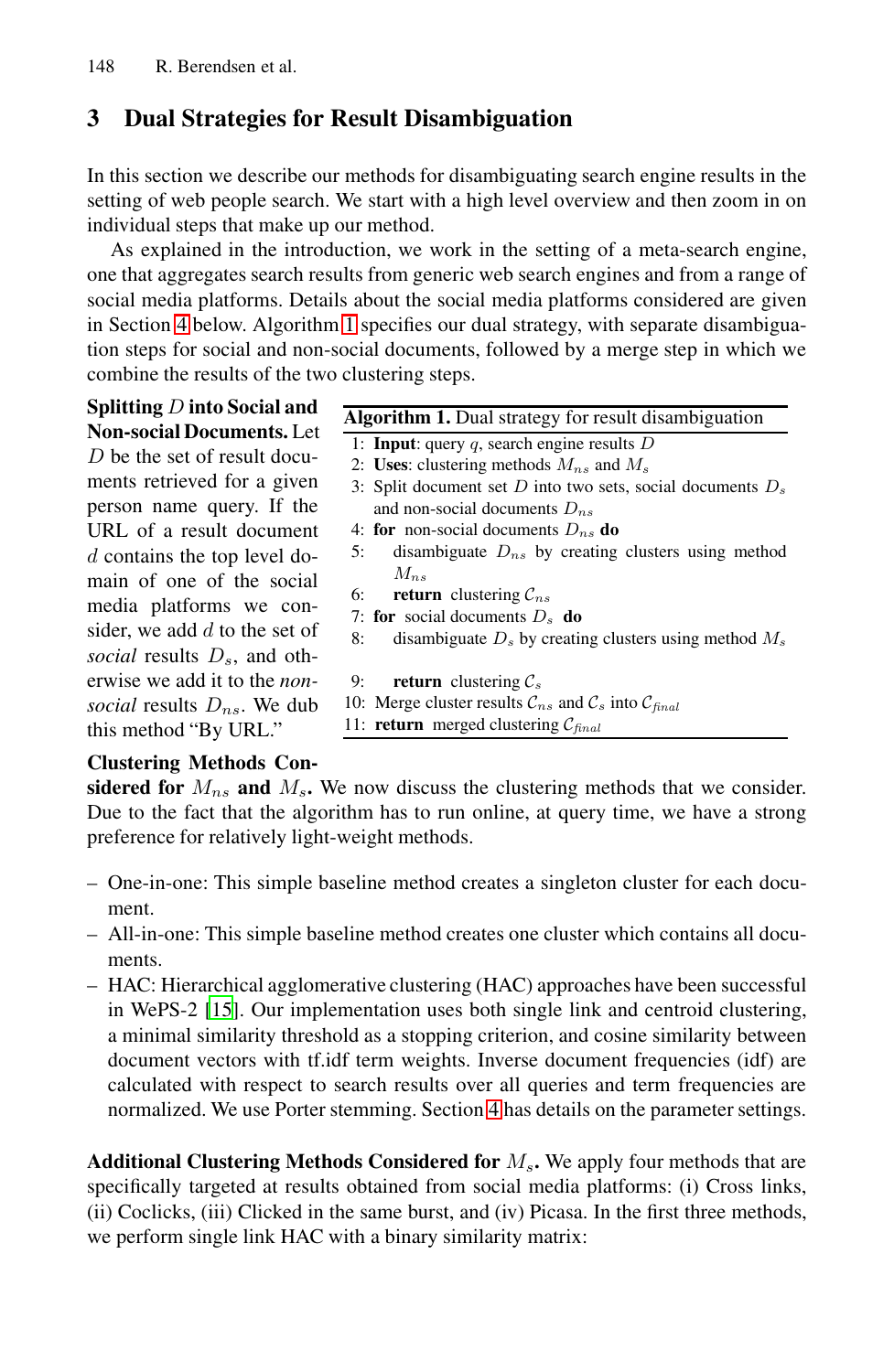- Cross links: If we find a hyperlink between two result documents, we set the similarity of these two documents to one, and otherwise the similarity is zero.
- <span id="page-3-1"></span>– Coclicks: For each query and people search engine user, we check if this user clicked two results from different social media platforms for the same query. If this is the case for at least two users, we set the similarity between these results to one, otherwise to zero.
- Clicked in same burst: In the query logs of the people search engine, we count the unique daily visitors who issue a given query, resulting in a time series. We then define a burst in this time series to be a number of consecutive days in which the unique daily search count exceeds the mean daily search count plus two standard deviations. In addition, a burst-day needs to have at least ten unique daily searches. We record for each search the last clicked result document. If two search results are clicked on last during the same burst, we set their similarity to one, otherwise to zero.
- Picasa: Finally, we extract all user profile pictures from the social media profiles and load them in Google Picasa, which has a built-in face recognition component. We let Picasa find groups of faces using its default parameters and without any user feedback. We then cluster the corresponding profiles.

**Merging Methods.** We consider two methods for merging clusterings  $C_{ns}$  and  $C_s$  of the non-social and social result documents contained in D:

- Baseline merge: We merge clusters by taking the union of the respective clusterings:  $\mathcal{C}_{\text{final}} := \mathcal{C}_{ns} \cup \mathcal{C}_{s}.$
- <span id="page-3-0"></span>– Advanced merge: We apply Algorithm 2 to merge results. The algorithm uses a similarity threshold  $\tau$  and penalizes clusters that contain a social media resul[t u](#page-4-0)sing parameter w.

**Dual Result Disambiguation Methods Considered.** The options listed above give rise to a large number of combinations for dual strategy runs. We limit ourselves to the methods for result disambiguation specified in Table 1.

**Algorithm 2.** Merging social media cluster results  $\mathcal{C}_s$  with non-social cluster results  $\mathcal{C}_{ns}$ 

- 1: **Input**: social cluster results  $C_s$ , non-social cluster results  $\mathcal{C}_{ns}$
- 2: **Parameter**:  $\tau$ , similarity threshold between clusters.
- 3: **Parameter**: w, social penalty: decreases similarity with clusters in  $\mathcal{C}_{ns}$  once they contain social results.

```
4: Parameter: HACsim, cluster similarity function.
```

```
5: while \mathcal{C}_s \neq \emptyset do
```

```
6: \mathcal{C}_{temp} := \emptyset7: for cluster i in C_s do
```
- 8: find cluster  $j \in \mathcal{C}_{ns}$  with highest  $sim(i, j)$  =  $\frac{HACsim(i,j)}{1+nw}$
- 9: # where *n* is the number of social results already in  $j$
- 10: **if**  $\text{sim}(i, j) < \tau$  **then**
- $\mathcal{C}_{temp} := \mathcal{C}_{temp} \cup \{i\}$ 12:  $\mathcal{C}_s := \mathcal{C}_s \setminus \{i\}$

13: **for** cluster k in  $C_{ns}$  **do** 

14: find cluster  $l \in \mathcal{C}_s$  with highest  $sim(k, l)$  =  $\frac{HACsim(k,l)}{1+nw}$ , 15:  $k := k \cup l$ 16:  $\mathcal{C}_s := \mathcal{C}_s \setminus \{l\}$ 

17:  $\mathcal{C}_{ns} := \mathcal{C}_{ns} \cup \mathcal{C}_{temp}$ 

18: **return** merged clustering  $C_{ns}$ 

# **4 Experimental Setup**

To test previously established methods and our own methods, we use the experimental setup detailed in this section. We list the research questions we seek to answer, introduce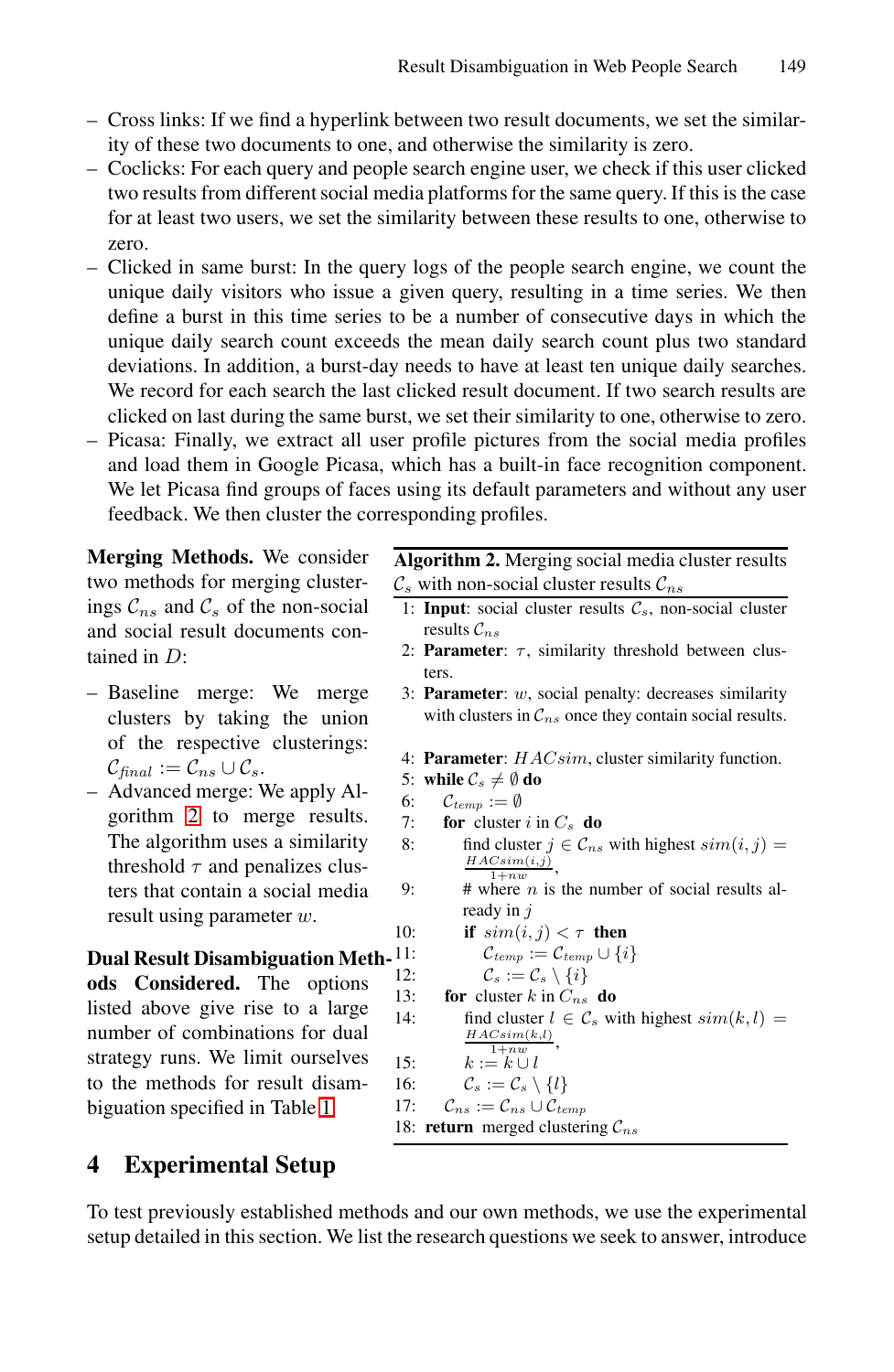**Table 1.** Result disambiguation methods

<span id="page-4-0"></span>

| Name       | Splitting $M_{ns}$                                                                                                                 | $M_{s}$ | Merge method |
|------------|------------------------------------------------------------------------------------------------------------------------------------|---------|--------------|
|            | Dual baseline By URL HAC single link One in one $\mathcal{C}_{\text{final}} = \mathcal{C}_{\text{ns}} \cup \mathcal{C}_{\text{s}}$ |         |              |
| Dual merge | By URL HAC single link One in one Algorithm 2                                                                                      |         |              |

the query and document sets used, report on our ground truth creation, explain our parameters, and finally, introduce the metrics on which we report.

**Research Questions.** In the next section we answer the following research questions.

- **RQ 1** How does the lightweight and state-of-the-art HAC single link method described in Section 3 perform on our search results with a large number of social media documents?
- **RQ 2** Can we find evidence in the textually sparse social media platform results for clustering them? We consider cross links between profiles, evidence from query log files, and a visual clue[:](#page-11-10) [the](#page-11-10) user profile picture.
- **RQ 3** Can we successfully cluster the complete search result set, with social and nonsocial documents, by treating social documents differently from other web documents, clustering them separately and merging the clusterings back together?

**Query and Document Set.** To help answer our research questions we select queries from query logs of a people search engine. The logs have been collected between September 2010 and February 2011 and contain queries, associated clicks, and browser cookies (for user identification); Weerkamp et al. [20] present a detailed study of the logs. To select ambiguous queries, we required queries to have clicks to at least three profiles within one social media platform. In addition, we required that at least seven searches were performed, with clicks to at least two search engines or social media platforms, to make sure we have some evidence in our click data for clustering. The document set is constructed by retrieving 20 documents (profiles) from each of five large social media platforms (e.g., Facebook, LinkedIn, Twitter) and 50 documents from three major web search engines (Google, Yahoo! and Bing). The resulting document set is de-duplicated based on URL. Documents that do not contain the person name are ignored.<sup>1</sup>

**Ground Truth.** Annotations were created in the same way as for the WePS campaigns, allowing for a comparison between the two datasets. A document can be assigned to multiple clusters, if the document contains references to two or more persons with the same name. If the annotator could not say for sure whether a document belonged to [existing clusters, a new cluster was created. Anno](http://ilps.science.uva.nl/resources/ecir2012rdwps)tations were done on the full dataset and not on separated datasets as a result of splitting. In case no evidence whatsoever could be found in a document (e.g., private profiles without pictures), the document was discarded. We also discarded documents in the web results that were returned by other people search engines. We distributed queries to multiple annotators, with insufficient means to study inter annotator agreement.

<sup>&</sup>lt;sup>1</sup> The dataset and annotations are available at

http://ilps.science.uva.nl/resources/ecir2012rdwps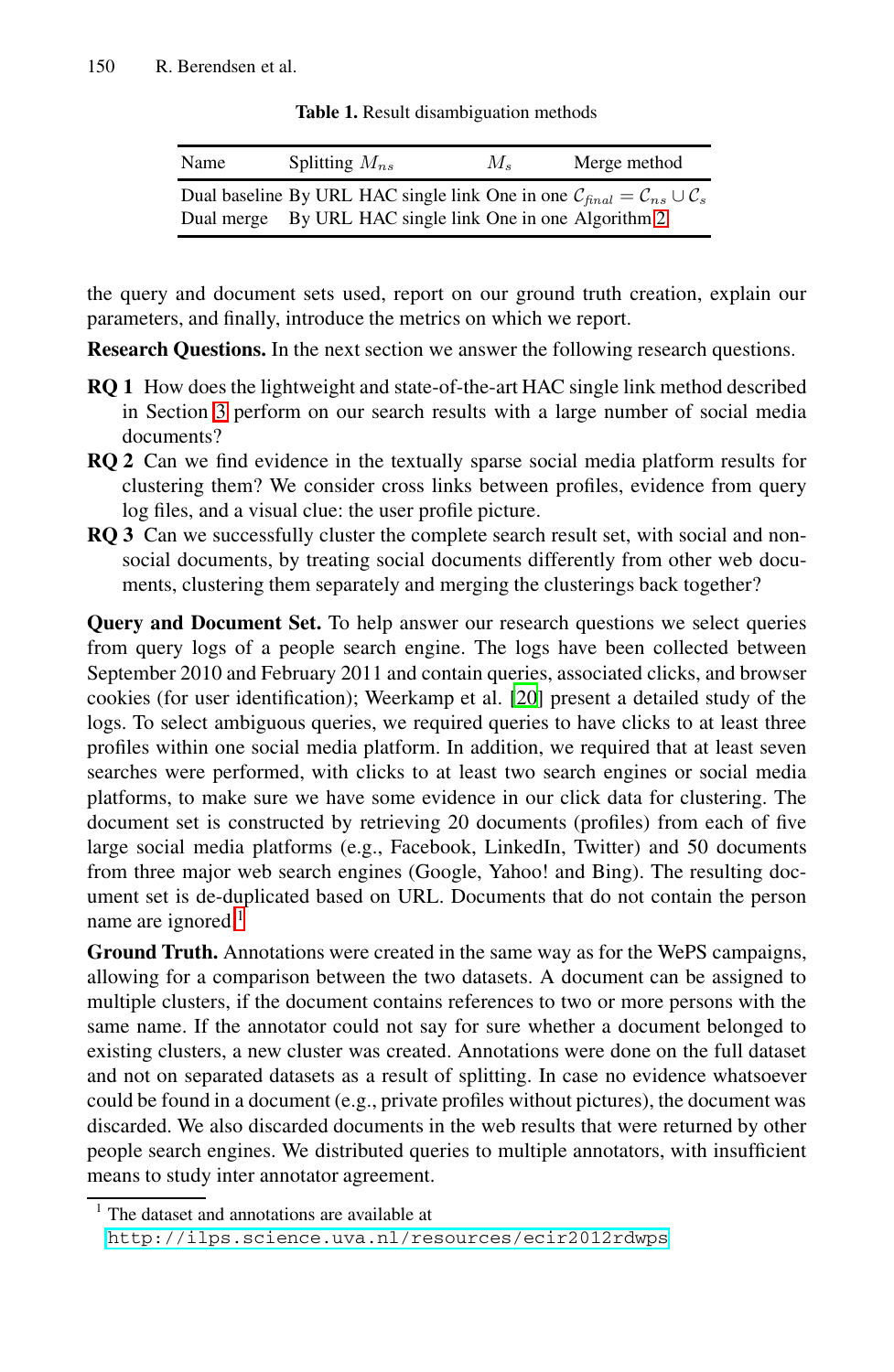

**Fig. 1.** Number of documents per topic in our dataset, split as in our dual strategy method in  $D_s$ and  $D_{ns}$ . Dark boxes contain non-social results  $D_{ns}$ ; light boxes contain social results  $D_s$ .

[F](#page-3-1)igure 1 shows the number of annotated results per query in our dataset. We have split out the results in non-social  $(D_{ns})$  and social results  $(D_s)$  as in our dual strategy method. The topics are ordered by the number of annotate[d](#page-9-0) [d](#page-9-0)ocuments.

**Parameter Settin[gs](#page-10-3).** When it comes to applying HAC, we follow Monz and Weerkamp [15]. They did not report on a minimal threshold stopping criterion value. We perform a partial parameter sweep on the WePS-2 dataset, resulting in the value 0.225 which we use for both single link and centroid HAC on all datasets. For our dual strategy with merge (viz. Algorithm 2) we use the following parameter values: single link clustering as  $HACsim$ ,  $\tau = 0.5$ , and  $w = 1$ . We did not use a separate training set, but explored a few combinations on our test set. [We](#page-11-11) report on parameter sensitivity in Section 6.

**Metrics.** We use the B-cubed metrics [1] for evaluation of cluster quality, as was done in WePS-2. An extended version of the metrics is used to accommodate for overlapping clusters. For each topic, B-cubed precision  $(B^{3}P)$  and B-cubed recall  $(B^{3}R)$  are computed, and a macro-averaged F-measure with  $\beta = 0.5$  is computed.

<span id="page-5-0"></span>**Significance Tests.** We use two-tailed paired t-tests. We look for significant differences at an optimistic lev[el](#page-10-4)  $\alpha = 0.05$ , denoted  $\star$  and a more conservative level,  $\alpha = 0.001$ , denoted  $\star\star$ . We also use a paired randomization test [19], and report significant differences at  $\alpha = 0.05$  and  $\alpha = 0.001$  with • and ••, respectively.

**Unanimous Improvement Ratio.** The F-measure [we](#page-10-4)ighs precision and recall with the  $β$  parameter. We set  $β$  to 0.5 as in the WePS campaigns, to favour neither precision nor recall. Choosing a different  $\beta$  may affect system ranking. To estimate which pairwise performance differences in  $F_{\beta=0.5}$  are robust against different  $\beta$  values, we employ the Unanimous Improvement Ratio (UIR) [2]. For two systems  $A$  and  $B$ , Let  $T_A$  be the set of queries for which system A achieves precision and recall scores that are greater than or equal to the scores of system  $B$ . For these queries, the F score for system  $A$  will not be smaller for any value of  $\beta$ . Let T be the set of all queries. Then  $UIR(A, B)$  =  $(|T_A|-|T_B|)/|T|$ . For the people search clustering task, Amigó et al. [2] give a rule of thumb that we employ in our result section: if  $\text{UIR}(A, B) \geq 0.25$  then an observed improvement of system A over B in average  $F_{\beta=0.5}$  is robust.

### **5 Results and Analysis**

We report on three sets of experiments. First, we examine the performance of methods from the literature on our people search engine data set, for which we consider the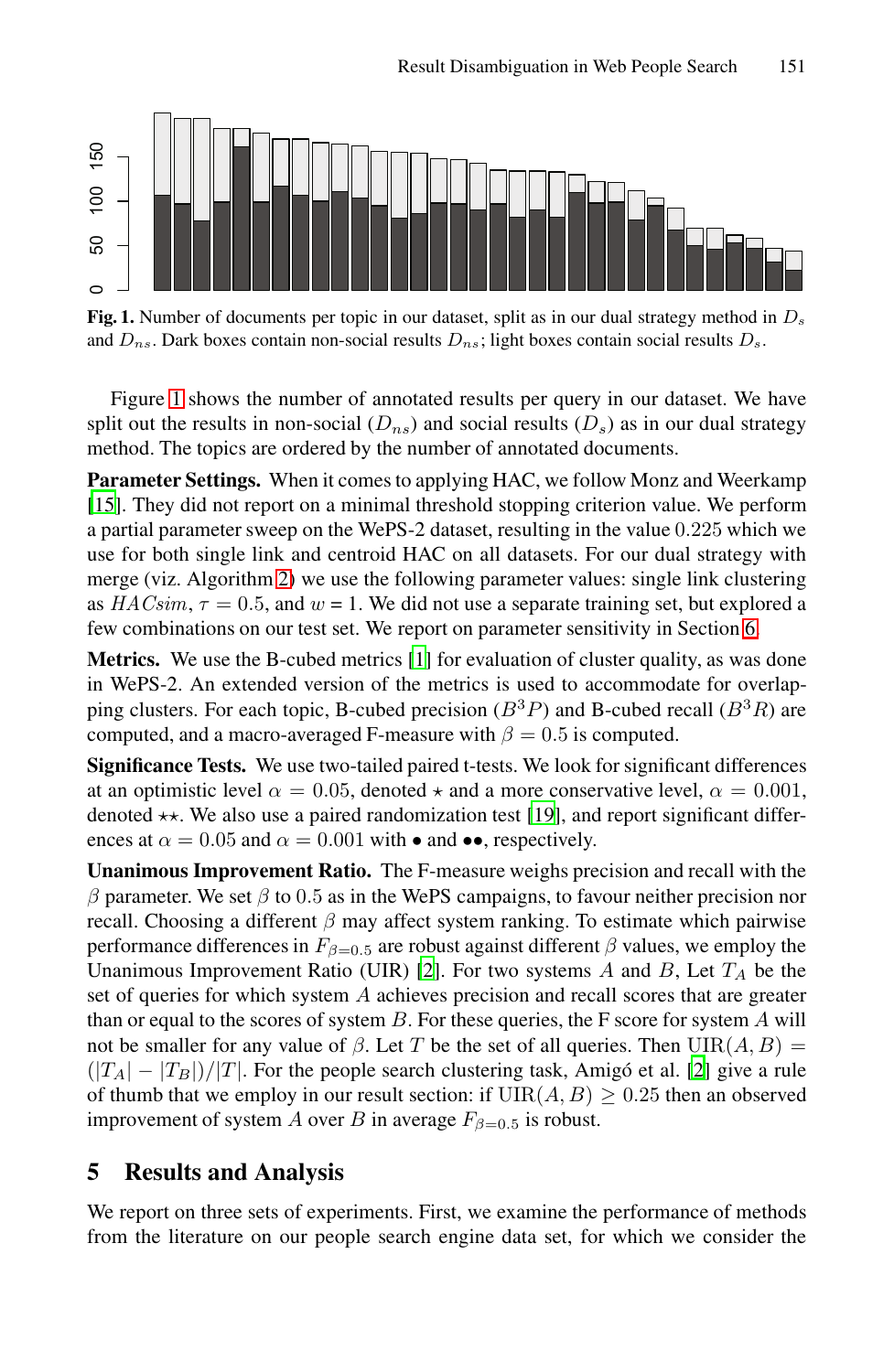performance on the full data set, and its restrictions to search engine results and social media results (RQ 1). Second, we examine the performance of methods designed for social media profiles (RQ 2). Finally, we present results of our dual strategies on the full data set (RQ 3). The results are followed by an analysis.

**Table 2.** B-cubed precision, B-cubed recall, and macro averaged F-measure of standard methods. For  $F_{\beta=0.5}$ , significant differences are with regard to HAC single link.

|                                                               | Search results from<br>search engines<br>all sources |                           |  |                                  |                                                                                                          | social media platforms |                  |                                                                                     |  |
|---------------------------------------------------------------|------------------------------------------------------|---------------------------|--|----------------------------------|----------------------------------------------------------------------------------------------------------|------------------------|------------------|-------------------------------------------------------------------------------------|--|
|                                                               |                                                      | $B^3P B^3R F_{\beta=0.5}$ |  |                                  | $B^3P B^3R F_{\beta=0.5}$                                                                                |                        |                  | $B^3P B^3R F_{\beta=0.5}$                                                           |  |
| All in one<br>One in one                                      |                                                      | 1.00 0.48 0.62            |  |                                  | 0.17 1.00 $0.25 \star \star \bullet \bullet 0.22$ 1.00 $0.31 \star \star \bullet \bullet 0.13$ 1.00 0.20 |                        |                  | 1.00 0.43 0.58 $\star\star\bullet\bullet$ 1.00 0.86 0.92 $\star\star\bullet\bullet$ |  |
| HAC single link 0.56 0.87 0.67<br>HAC centroid 0.72 0.71 0.69 |                                                      |                           |  | 0.76 0.86 0.79<br>0.89 0.70 0.75 |                                                                                                          |                        | $0.14$ 1.00 0.21 | 0.17 0.96 0.27 $\star\star\bullet\bullet$                                           |  |

**Results.** We present the results of applying default clustering methods for web people search results on our people search engine dataset in Table 2. The performance of single link HAC on our full dataset is substantially lower than its performance on the WePS-2 data ( $F$  measure: 0.81 [15]). On our full dataset the improvement of single link HAC over the one in one baseline is not significant or robust (UIR  $< 0.25$ ). When we restrict ourselves to documents returned by web search engines, we find that the performance of HAC improves dramatically, approaching the levels reported for WePS-2. Here, single link HAC improves significantly over the one in on baseline. The improvement is not robust. On social media documents, the performance of HAC is about as bad as the all in one baseline, which simply adds all documents to a single cluster.

Experiments using single link and centroid HAC reveal that the difference between the two is limited. On our full dataset and on the social media profiles centroid HAC works best. If we limit ourselves to the web search results, we find that single link HAC performs better. The difference is only significant on the social media profiles, and it is nowhere robust. Looking at the social media results, we find that the one in one baseline is the best system. The observed difference in best performing approaches between the two document types clearly shows that the two behave very differently, which motivates our dual strategies. From the experimental results reported on social media documents, it is almost safe to assume that each document corresponds to a unique individual.

Next, we turn to result disambiguation methods that focus on social results. Table 3 lists the results of these experiments. We observe that none of the "social" methods is able to beat the one in one baseline. The only method that differs significantly from the one in one baseline is "Cross links," but it is worse  $(\star \star \bullet \bullet)$ . It is also the only method over which the improvement of the one in one baseline is robust.

**Table 3.** B-cubed precision and recall, macro averaged F-measure of social clustering methods

| Search results from social media platforms |  |               |                           |  |  |  |
|--------------------------------------------|--|---------------|---------------------------|--|--|--|
|                                            |  |               | $B^3P B^3R F_{\beta=0.5}$ |  |  |  |
| One in one                                 |  | 1.00 0.86     | 0.92                      |  |  |  |
| Cross links                                |  | 0.83 0.88     | 0.84                      |  |  |  |
| Coclicks                                   |  | $0.99$ $0.87$ | 0.91                      |  |  |  |
| Clicked in Same Burst 0.98 0.86            |  |               | 0.91                      |  |  |  |
| Picasa                                     |  | 1.00 0.86     | 0.92                      |  |  |  |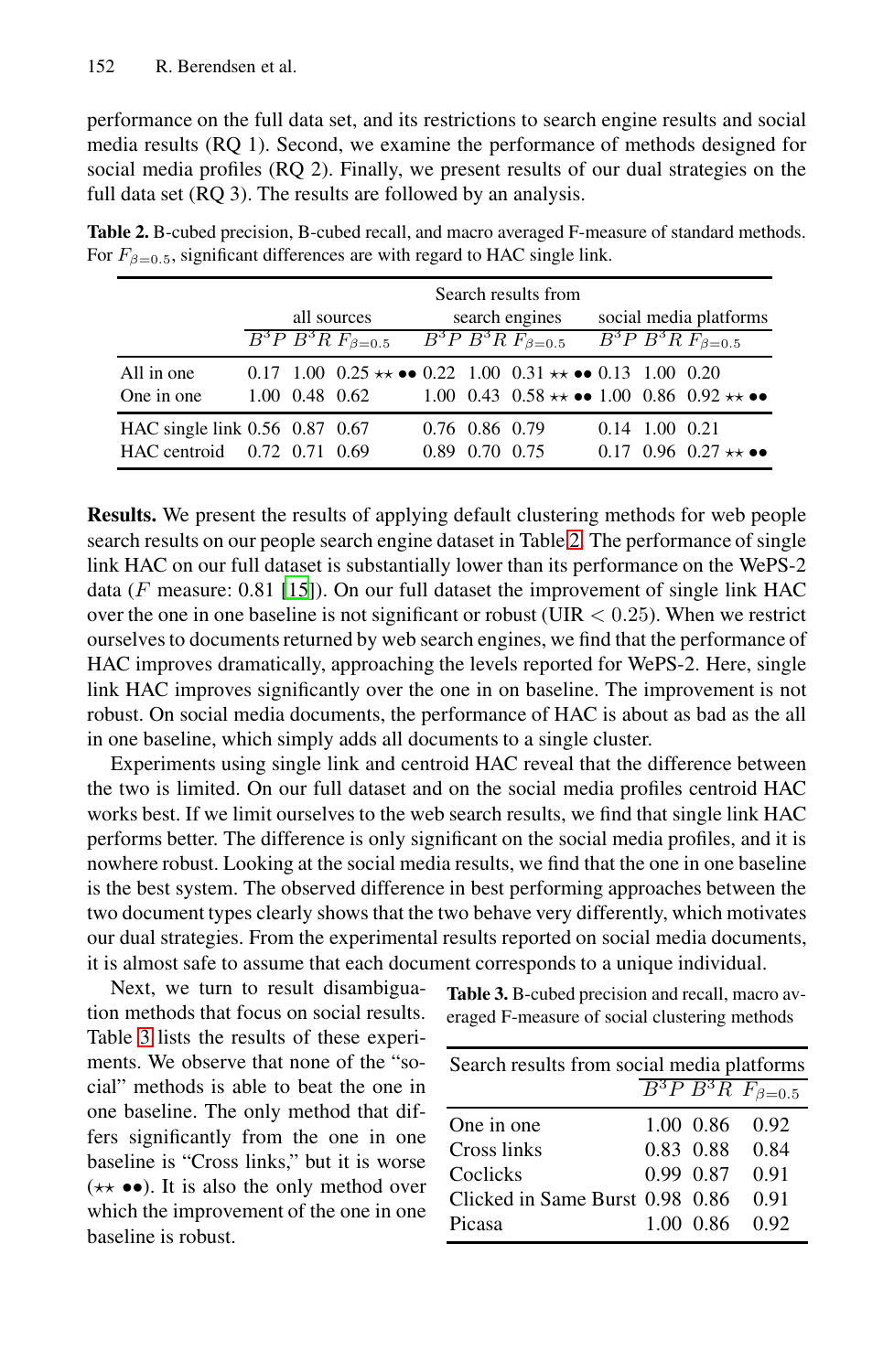#### Result Disar

<span id="page-7-0"></span>

**Fig. 2.** (Left) Difference in  $F_{\beta=0.5}$  score per query between dual merge and HAC single link; a positive difference indicates a query where dual merge outperforms HAC single (and vice versa). (Right) Improvement in  $F_{\beta=0.5}$  versus the ratio of social documents in the total result set for a given query.

Our final set of experiment[al](#page-3-1) results concerns the dual strategies, for which results are listed in Table 4. We observe that even with a naive merging strategy (dual baseline), we manage to achieve scores comparable to those achieved with HAC on WePS-2. Apparently, we are able to suppress the negative impact resulting from social media results. The dual baseline has large and significant  $(\star \star \bullet \bullet)$  improvements over all other methods on our full dataset. It improves robustly only over centroid HAC, however. With regard to single link HAC, the dual baseline improves precision on all topics, but it also looses a bit of recall on all topics, indicating that there is room for improvement. The more sophisticated merge method (Algorithm 2) improves slightly but significantly and robustly on the dual baseline ( $\star \bullet \bullet$ ). It has higher recall on about six out of ten queries and never a lower precision: the intended effect of this method. Dual merge has robust improvements also over centroid HAC and the one in one baseline.

|  | <b>Table 4.</b> B-cubed precision and recall, macro |  |  |
|--|-----------------------------------------------------|--|--|
|  | averaged F-measure of the dual strategies           |  |  |

|               | Search results from all sources |                |                                      |  |  |  |
|---------------|---------------------------------|----------------|--------------------------------------|--|--|--|
|               |                                 |                | $\overline{B^3P B^3R F_{\beta=0.5}}$ |  |  |  |
| Dual baseline |                                 | 0.90 0.78 0.82 |                                      |  |  |  |
| Dual merge    |                                 | 0.90 0.80 0.83 |                                      |  |  |  |

**Analysis.** In our analysis, we compare our dual strategy with the single link HAC baseline and [we](#page-7-0) investigate why our "social" methods fail to improve over the one in one baseline.

*Dual merge vs. single link HAC.* As shown in the previous paragraph, single link HAC is the best performing method on the re-

sults from search engi[ne](#page-7-0)s, which is why we use it as  $M_{ns}$  in our dual strategy approaches. Here, we compare this method to our dual merge strategy. Figure 2 (Left) compares the difference between the dual merge strategy and our baseline (single link HAC) on a per-query basis. For almost all queries, there is a clear improvement when using the dual strategy.

Our strategy of treating social media documents in a separate manner leads to large improvements and we expect to see a stronger improvement in cases where more of social media documents are present. Figure 2 (Right) shows, however, that there is no clear correlation between the ratio of social media results returned for a query and the improvement after distinguishing between social and non-social search results.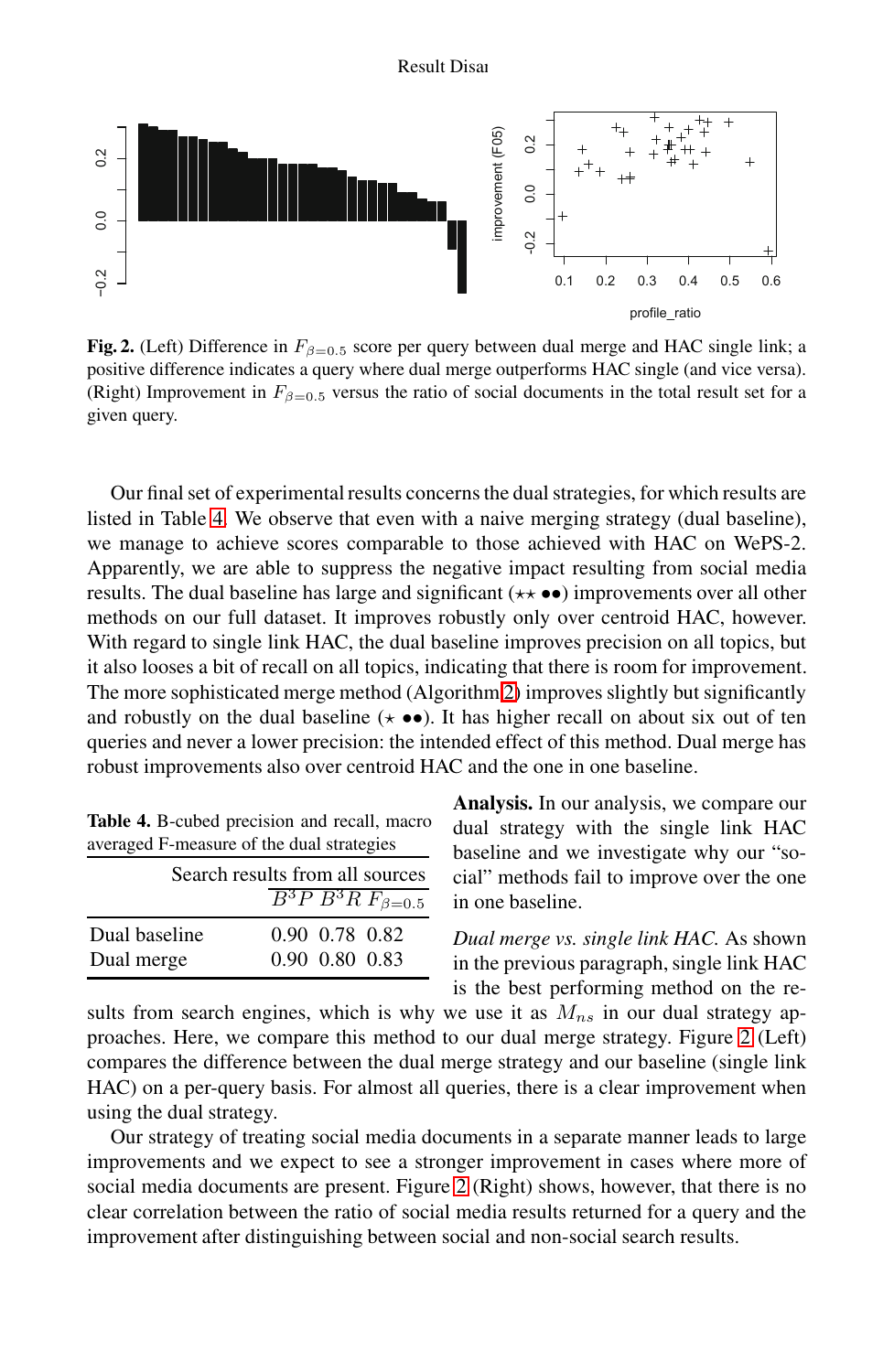Returning to Figure 2 (Left), the query that shows the largest drop in performance, going from the HAC baseline to our dual strategy method, is the query with the highest ratio of social documents. For this query, all search engines return noise: after automatically filtering out results that did not contain the person name, we are left with only 27 results for this query. During annotation, another 17 of these results were discarded, leaving only ten documents for clustering. Some profiles among these documents do refer to the same person, leading to the degraded performance for this query.

The second query for which our dual merge method performs worse than the baseline concerns a not very common name, but it is the name of a celebrity (*Joey Spaan*). Consequently, this person dominates the search results completely. He has profiles on various social media platforms, and since our dual merge strategy is designed to cluster only few social media profiles, the small loss in recall for this query is unsurprising.

*Analysis of "social" methods.* The performance of baseline methods on social media results shows that such results should be treated differently from other web documents. The good performance of the one in one baseline is caused by people generally (i) having only one profile per platform, and (ii) using different platforms for very different reasons. While web documents returned by general web search engines can be completely dominated by a single person, many people will typically be represented in the social media results. Besides, it is likely that people make an effort to keep their Facebook profile (for friends) separated from their LinkedIn profile (for work related contacts), leading to limited overlap in content.

The one in one baseline on social media profiles is not perfect. We investigate why our ("social") methods fail to discover the few clusters that are there. First, in eight out of our 33 queries, the one in one baseline is actually perfect. We examined fifteen random queries of the remaining 25 and found that the main reasons for our annotators to cluster social documents together are: (i) a user profile picture (40 pairs of profiles), (ii) a company name or affiliation (12 pairs) and (iii) an occupation (11 pairs).

The method that leads to the highest recall is the cross links method, although it looses precision, too. A simple cause for this is that, for example, LinkedIn profiles contain links to other profiles with the same person name ("Find a different John Smith"). Adding a rule that ignores within platform cross links leads to too few links to make a noticeable difference. The Coclicks method and the Clicked in same burst method have almost no effect on performance. They share one problem: clicks are very sparse in the query logs of our people search engine, making them hard to use. Finally, the Picasa method fails to recognize and match enough faces in the user profile pictures. All in all, we fail to improve over the one in one baseline with our specific "social" methods.

It proves challenging to identify textual evidence in the social documents. In followup experiments, we considered dedicated content extractors for each of the social media platforms, so that only relevant text is extracted and not the boilerplate material. Using these extractors results in an increase in precision for the single link HAC baseline, but it also leads to a drop in recall, resulting in little change to the F measure.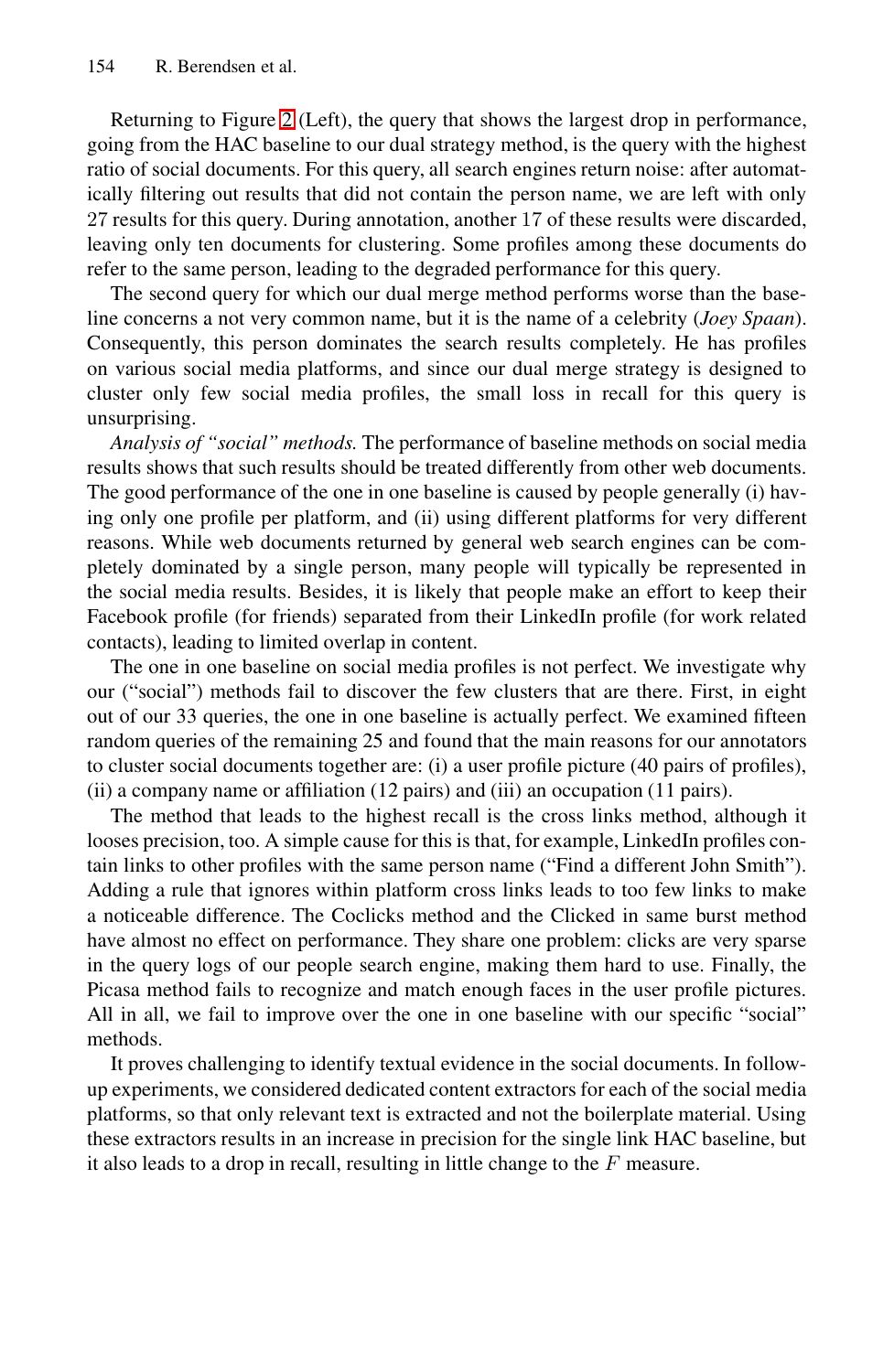<span id="page-9-1"></span><span id="page-9-0"></span>**Table 5.** Impact of parameters  $\tau$  (Left) and w (Right) on the performance of the dual merge method

| $\tau$ and $\tau$                                 | w | $B^3P B^3R F_{\beta=0.5}$ | w | $\tau$ |                                              | $B^3P B^3R F_{\beta=0.5}$ |
|---------------------------------------------------|---|---------------------------|---|--------|----------------------------------------------|---------------------------|
| $\tau = 0.225 \ w = 1.0 \ 0.77 \ 0.82 \ 0.78$     |   |                           |   |        | $w = 0.0 \tau = 0.5 \ 0.74 \ 0.82 \ 0.76$    |                           |
| $\tau = 0.500 \; w = 1.0 \; 0.90 \; 0.80 \; 0.83$ |   |                           |   |        | $w = 0.5 \tau = 0.5 \, 0.86 \, 0.81 \, 0.82$ |                           |
| $\tau = 0.775 \ w = 1.0 \ 0.90 \ 0.78 \ 0.82$     |   |                           |   |        | $w = 1.0 \tau = 0.5 \, 0.90 \, 0.80 \, 0.83$ |                           |
|                                                   |   |                           |   |        | $w = 1.5 \tau = 0.5 \ 0.90 \ 0.78 \ 0.82$    |                           |
|                                                   |   |                           |   |        | $w = 2.0 \tau = 0.5 \ 0.90 \ 0.78 \ 0.82$    |                           |

### **6 Discussion**

In this section we explore the impact of various parameters on our results. First, we look at the similarity threshold in HAC and second, we explore the parameters of our merging algorithm.

**The Minimal Similarity Threshold in HAC.** Artiles et al. [4] observe that performance of HAC is strongly dependent on the minimal similarity threshold used as a stopping criterion. Different topics have different optimal thresholds and the authors provide an upper and lower bound for HAC by doing a parameter sweep and taking for each query the optimal value. The variety in optimal threshold is such that learning an average optimal value on one dataset is no guarantee for success on another dataset.

We try a different, query-dependent approach to estimating the similarity threshold, based on the observation that if a name is very ambiguous, we would require more evidence to cluster two documents with this name together. For example, it would not be unlikely to have two different John Smiths's playing basketball in New York, but it would be unlikely to have two Jack Rumplestilskin's doing so. A parameter sweep on the WePS-1 data shows that if a name is very ambiguous, we require a high similarity threshold, just as we expect. After visual ins[pe](#page-3-1)ction of the results, we perform a test run on the WePS-2 data with the following simple rule: if there are more than 500 LinkedIn profiles for a given query, use a similarity threshold of 0.360, otherwise use the default threshold of 0.225. Results of this experiment show a slight increase in precision, but an equal drop in recall, leading to the same  $F$  measure as a r[un](#page-9-1) without query-dependent thresholding. Finding a more sophisticated way to use query characteristics to predict thresholding parameters is an interesting direction for future research.

**Parameter Sensitivity of Our Merging Algorithm.** Algorithm 2 has a number of parameters. For  $HACsim$  we use single link clustering, as it performs best overall. Here, we explore the impact of the minimal similarity threshold ( $\tau$ ) and the parameter w, which regulates how strong the similarity between a social and a non-social cluster decreases for each social cluster already present in the non-social cluster. Table 5 lists the performance for different values of  $\tau$  (Left), while keeping w stable, and different values of w (Right), while keeping  $\tau$  stable. We find that increasing  $\tau$  leads to better precision, but decreasing recall. For  $w$ , we find a similar patterns of improving precision with higher w-values, at the cost of recall.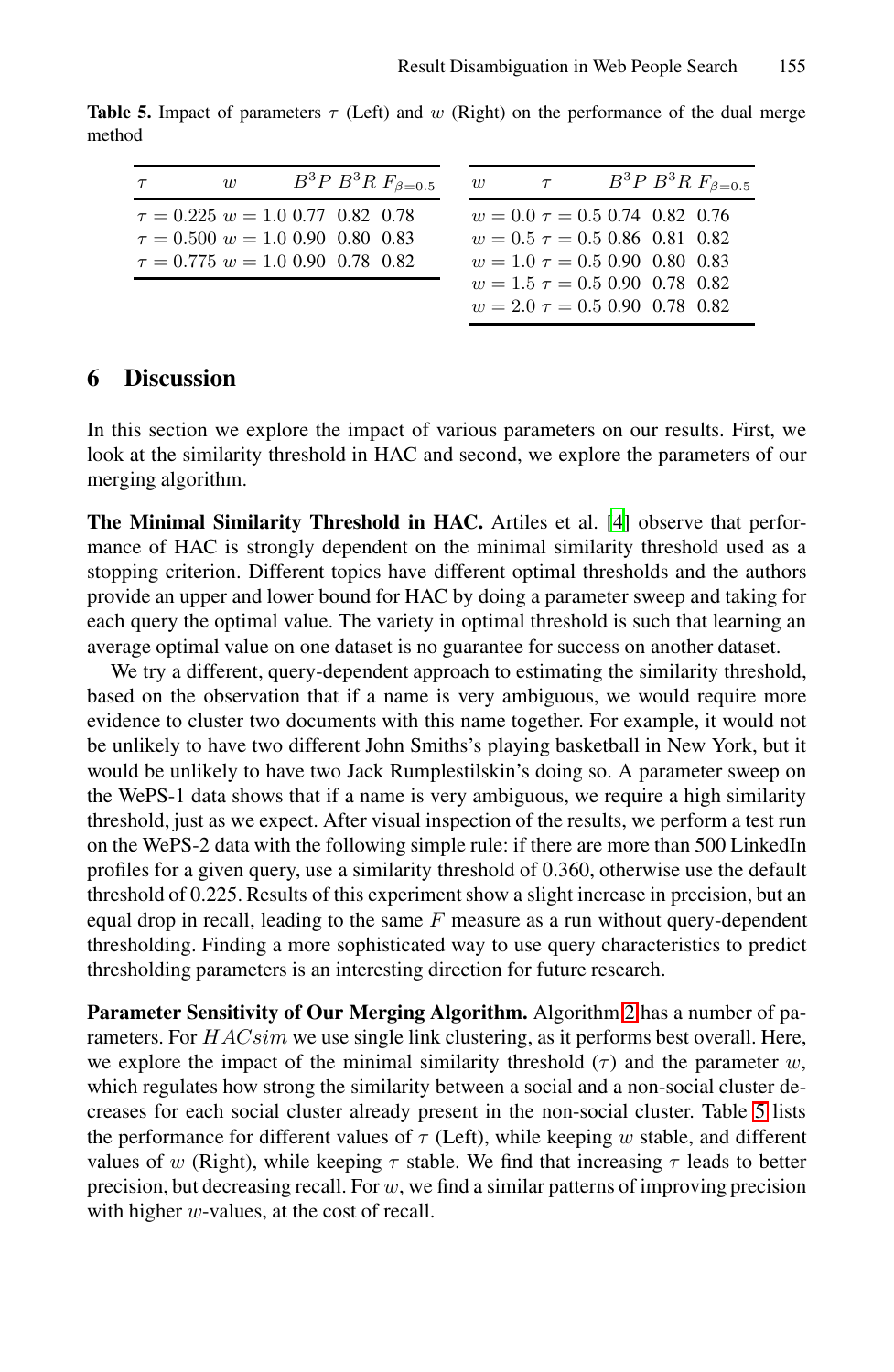# <span id="page-10-2"></span>**7 Conclusion**

In this paper we studied the problem of disambiguating the search results of a people search engine. Our results show that the increasing availability of results retrieved from social media platforms causes state-of-the-art methods to break down.

We proposed a dual strategy where we treat social search results differently from non-social results. For non-social results, we used single link HAC as a strategy, the best performer when we evaluate on the subset of results obtained via generic web search engines. For social results, we investigated several methods but were unable to beat the one in one baseline. Therefore, we selected the one in one baseline as a strategy here. We tested two methods for merging the two clusterings. The first is a baseline method that simply takes the union of both clusterings. This method already achieved a large boost in precision. With the second merging method we were able to gain recall without losing precision, obtaining results comparable to state of the art results obtained on WePS datasets.

For future work we want to explore possibilities to estimate query-dependent stopping thresholds for HAC and apply state-of-the-art image processing tools to cluster social media profiles based on pictures.

**Acknowledgements.** This research was supported by the European Union's ICT Policy Support Programme as part of the Competitiveness and Innovation Framework Programme, CIP ICT-PSP under grant agreement nr 250430, the European Community's Seventh Framework Programme (FP7/2007-2013) under grant agreements nr 258191 (PROMISE Network of Excellence) and 288024 (LiMoSINe project), the Netherlands Organisation for Scientific Research (NWO) under project nrs 612.061.814, 612.061. 815, 640.004.802, 380-70-011, 727.011.005, the Center for Creation, Content and Technology (CCCT), the Hyperlocal Service Platform project funded by the Service Innovation & ICT program, the WAHSP project funded by the CLARIN-nl program, under COMMIT project Infiniti and by the ESF Research Network Program ELIAS. We thank Enrique Amigó and Julio Gonzalo for their assistance with UIR.

# <span id="page-10-4"></span><span id="page-10-3"></span><span id="page-10-0"></span>**References**

- [1] Amigó, E., Gonzalo, J., Artiles, J., Verdejo, F.: A comparison of extrinsic clustering evaluation metrics based on formal constraints. Information Retrieval 12, 461–486 (2009)
- <span id="page-10-1"></span>[2] Amigó, E., Gonzalo, J., Artiles, J., Verdejo, M.F.: Combining evaluation metrics via the unanimous improvement ratio and its application to clustering tasks. Journal of Articial Intelligence Research 42, 689–718 (2011)
- [3] Artiles, J., Gonzalo, J., Sekine, S.: The semeval-2007 weps evaluation: Establishing a benchmark for the web people search task. In: Proceedings of the 4th International Workshop on Semantic Evaluations, pp. 64–69 (2007)
- [4] Artiles, J., Gonzalo, J., Sekine, S.: Weps 2 evaluation campaign: overview of the web people search clustering task. In: 2nd Web People Search Evaluation Workshop (WePS 2009), 18th WWW Conference (2009)
- [5] Artiles, J., Borthwick, A., Gonzalo, J., Sekine, S., Amigó, E.: WePS-3 Evaluation Campaign: Overview of the Web People Search Clustering and Attribute Extraction Tasks. In: CLEF 2010 Working Notes (2010)